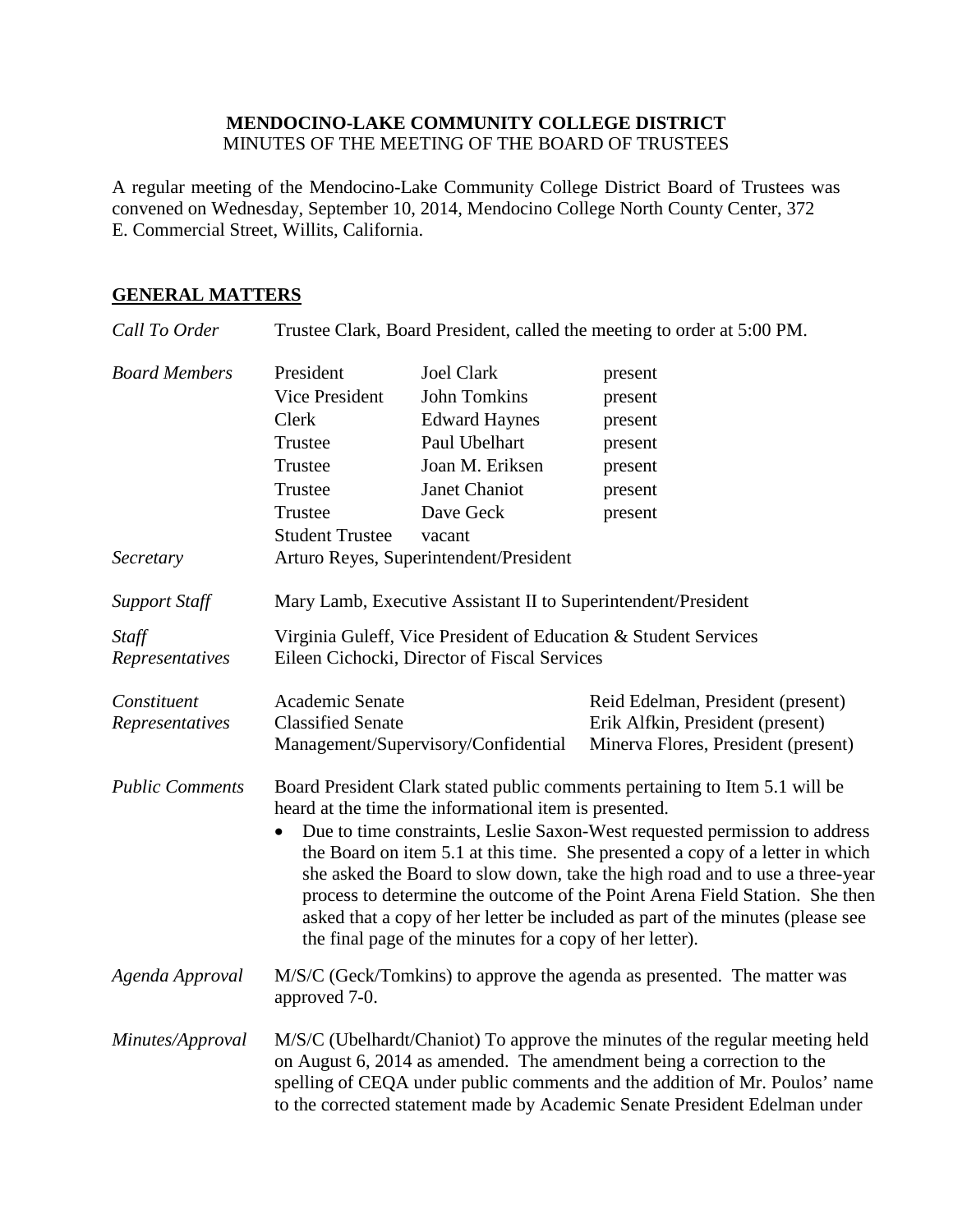his report.

The amended minutes were approved with a 7-0 vote.

## **PRESIDENT'S REPORT**

A written report was submitted by Superintendent/President Reyes. The following was offered in addition:

- Superintendent/President Reyes thanked Trustees Erikson and Chaniot for attending the flex activities at the beginning of the year.
- As part of our work to address the recommendations from ACCJC, we have now established a six-year systematic review process for all of our policies. Our plan is to review the older policies this year which will then help to place us in line for reviewing certain chapters each year.
- A copy of the integrated planning timeline has been included in your handouts. As you can see, we have accomplished quite a bit this year. It also reflects the many opportunities for shared governance.
- The college catalog presented tonight for approval includes our eighteen Associate Degrees for Transfer, many new curriculum changes, as well as a streamlined version of how to become a student at Mendocino College.
- A meeting was held yesterday with key members from College of the Redwoods regarding the future of the Fort Bragg center. Discussions centered on our interest, stabilization funding, and moving forward. Also discussed was extending our current agreement into the spring semester. Currently, the FTES increase we have realized has been positive. Some discussion has been centered on the repeatability issue and the statement that these are not "real" students. While there are some enrollments of this type, we have also managed to garner a population that has not been previously served by the college. The previous offerings in the Fort Bragg area were designed more for enrichment where we are focused on working with the high school student population, much like our offerings at the North County and Lake Centers.
- Trustee Chaniot commented that she likes the college communications and collaborations section and asked that it be included in the monthly report.

### **CONSENT AGENDA**

M/S/C (Chaniot/Geck) RESOLVED, That the Mendocino-Lake Community College District Board of Trustees does hereby approve the Consent Agenda as presented. The matter was approved 7-0.

Items with an asterisk \* were approved by one motion as the Consent Agenda.

### **Personnel**

*Employment – Short-Term Employees*

\*RESOLVED, That the Mendocino-Lake Community College District Board of Trustees does hereby ratify the employment of the short-term employees as submitted and presented at the meeting.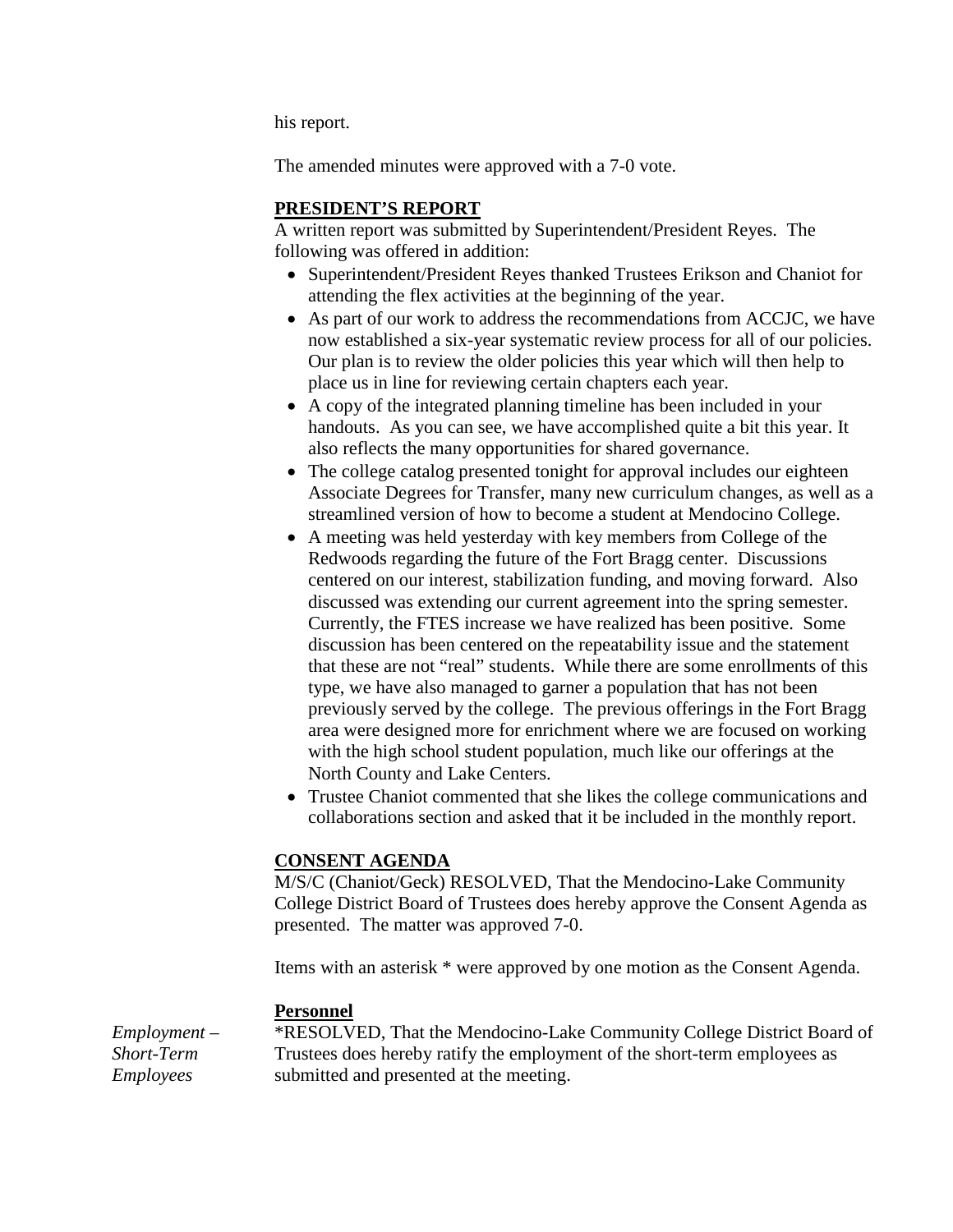| $Employment -$<br>Part-Time Faculty                                                                                        | *RESOLVED, That the Mendocino-Lake Community College District Board of<br>Trustees does hereby approve employment of the Part-Time Faculty for the Fall<br>2014 semester as submitted and presented at the meeting.                            |  |  |
|----------------------------------------------------------------------------------------------------------------------------|------------------------------------------------------------------------------------------------------------------------------------------------------------------------------------------------------------------------------------------------|--|--|
| Volunteers                                                                                                                 | *RESOLVED, That the Mendocino-Lake Community College District Board of<br>Trustees does hereby approve the list of Volunteers as submitted and presented<br>at the meeting.                                                                    |  |  |
| $Employment -$<br>Categorically<br><b>Funded Non-</b><br>Tenure Track<br>Faculty                                           | *RESOLVED, That the Mendocino-Lake Community College District Board of<br>Trustees does hereby approve the employment of Cintya Da Cruz as the<br>categorically funded non-tenure track faculty EOPS Counselor as presented at<br>the meeting. |  |  |
| $Employment -$<br>Interim Academic<br>Administrators                                                                       | *RESOLVED, That the Mendocino-Lake Community College District Board of<br>Trustees does hereby approve the employment of the interim academic<br>administrators as presented at the meeting.                                                   |  |  |
| Mendocino-Lake<br>Community<br>College Classified<br><b>Bargaining</b><br>Unit/SEIU-Local<br>1021 Side Letter<br>Agreement | *RESOLVED, That the Mendocino-Lake Community College District Board of<br>Trustees does hereby ratify the side letter agreement as presented.                                                                                                  |  |  |
|                                                                                                                            | <b>Other Items</b>                                                                                                                                                                                                                             |  |  |
| Quarterly Fiscal<br>Status Report - AB<br>2910                                                                             | *RESOLVED, That the Mendocino-Lake Community College District Board of<br>Trustees does hereby accept the report as presented.                                                                                                                 |  |  |
| Mendocino<br>College 2014-15<br>Catalog<br>Donation of<br>Automobile                                                       | *RESOLVED, That the Mendocino-Lake Community College District Board of<br>Trustees does hereby adopt the 2014-15 College catalog as presented.                                                                                                 |  |  |
|                                                                                                                            | *RESOLVED, That the Mendocino-Lake Community College District Board of<br>Trustees does hereby accept with appreciation the donation of automobiles from<br>Kurt Combs and John Pegan. A letter of thanks will be sent to the donors.          |  |  |
| Authorization to<br>$Go$ to $Bid$ – Digital<br>Copiers, All<br><i>inclusive service</i><br>and supply                      | *RESOLVED, That the Mendocino-Lake Community College District Board of<br>Trustees does hereby authorize the staff to go to bid for new digital copiers, all<br>inclusive service and supply.                                                  |  |  |
| Point Arena Field<br><b>Station</b>                                                                                        | <b>INFORMATIONAL ITEM</b><br>Trustee Haynes presented an update on progress of the Board of Trustees<br>$\bullet$<br>Ad-Hoc Committee whose charge is to research the future of the Point Arena<br>Field Station.                              |  |  |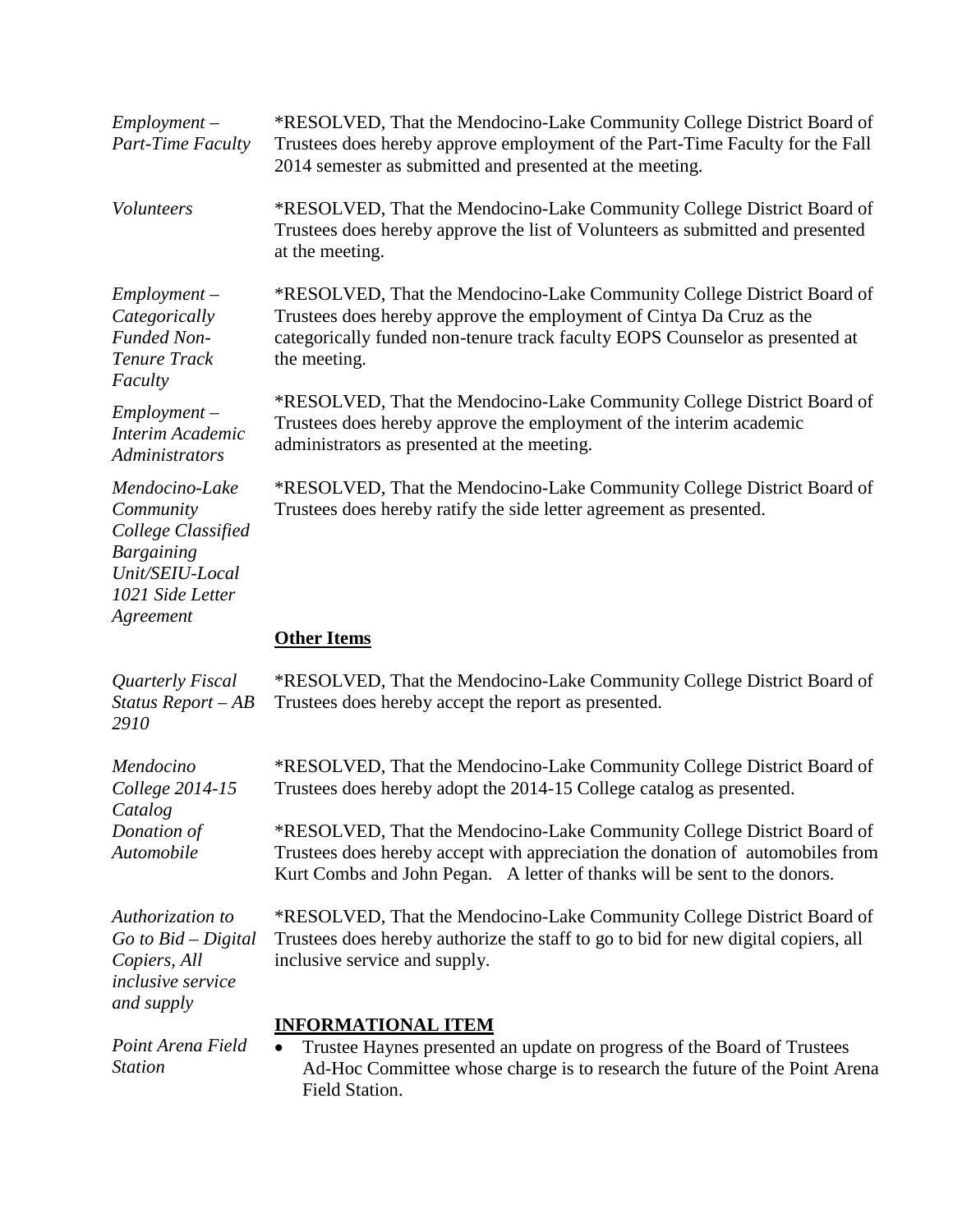- Committee is meeting weekly with the different groups reflecting a wide and varied interest in the facility. There are a large number of documents the committee is reviewing.
- What questions would the Board like to hear answered? If you have a question and have not received an answer, be sure to ask.
- Public can access all documents and minutes using links on the website.
- North of our property line is the State Marine Conservation Area where nothing from the bottom can be harvested. This line stops at our property but faculty is in support of extending this line through our property even if the property is sold.
- Trustee Chaniot stated the facility needs repair but the submitted requests for funding never reached the criteria level needed to qualify for that funding. While it is important to maintain good relationships with the community, we must remember we have 5,000 students to care for especially in light of future budget constraints.

The following Friends of the Point Arena Field Station commented as follows:

- Barry Vogel asked when the final report and decision will be made and requested the Board to address the questions asked earlier in Leslie Saxon-West's letter. He also stated he has asked several times to meet individually with each member of the Board but he has been precluded from engaging in a dialogue with them in any form.
- Billie Smith asked about what the benefit would be for saving some of the houses on the site. She asked that the board slow up the sale of the property which would give the Friends group time to develop a plan. The Friends do not want a sale to take place before they can do something to save the facility.
- Alan West addressed the idea of the State Marine Conservation Area by stating while he would support the action; it is not a total protection of the area. He presented the Board a copy of the study on the outcome of exposure to public "trampling".
- Geraldine Rose addressed the Board as a student who took the marine biology course and traveled to the Point Arena Field Station. She stated that property tax money from Measure W was supposed to be used to repair the facility. She understands that while the language in the measure did not state this, her recollection is the campaign was about Point Arena.
- Jared Carter asked how much money is included in the current proposed budget for the Point Arena Field Station. He also presented a letter along with a packet of material which he stated is to ensure the record before the Board is complete as it proceeds with its review of this issue. Also included in this material is an additional copy of the study on the outcome of exposure to public "trampling" mentioned above and presented by Alan West.
- Board President Clark reminded those present about the college budget and planning process where the Board receives budget priorities from the college community as well as information provided by the Citizen's Bond Oversight Committee regarding the Measure W funds.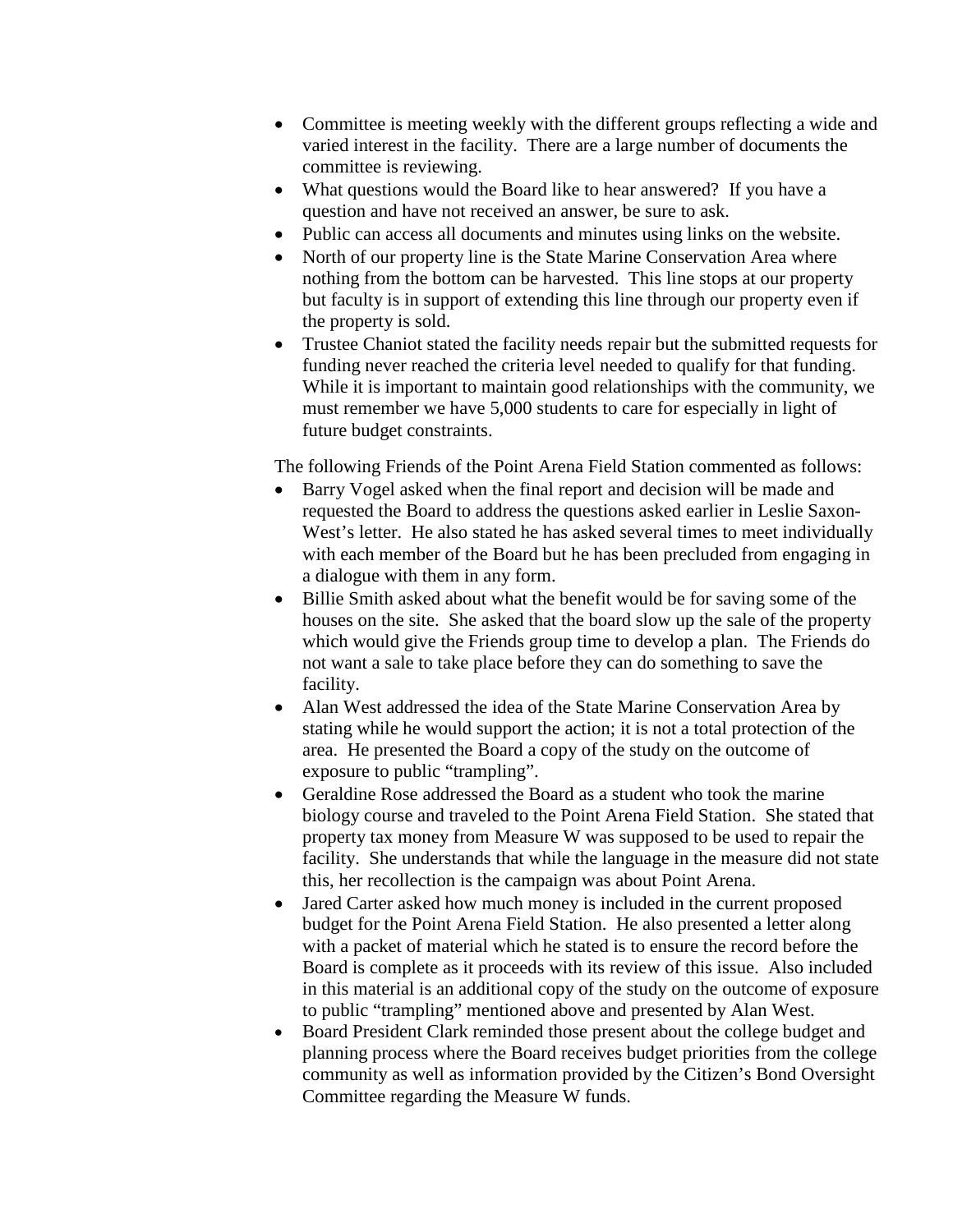- Academic Senate President Edelman added there have been some grant resources identified of which some were specifically for the renovation of field station facilities.
- Board President Clark asked what we need to do to move forward adding the point of the committee is to help find some solutions. He also advised those present the college did not go out seeking a buyer but we need to get at least some concepts which will help us to arrive at a solution to this issue.

# **ACTION ITEMS**

- *2014-15 Adopted Budget*
- Vice President Cichocki covered several highlights included in this budget such as the supplies and services budget amounts which have not been increased and are at the same reduced level as the past several years.
- As the figures for 2013-14 are not quite final yet, there may be discrepancies found on the comprehensive 311 report which may change the bottom line.
- Budget is built on an FTES target of 2,900 but we are continuing our push to reach our goal of 3,043. The difference between the two numbers would amount to an additional \$663,000 in allocation funding to the college if the higher number is reached.
- Health fund is budgeted at \$1,650/month per plan participant.
- Includes one-time transfers to maintain our 8% reserve.
- Major expense is for hourly faculty so we are diligently reviewing our fill rates and the number of sections we are offering.
- No budget in place for maintaining the Fort Bragg Center as College of the Redwoods is responsible for the facility per the Memorandum of Understanding currently in place.
- Increase in categorical programs is due to the refunding of the HEP and CAMP programs as well as SSSP and DSPS having been restored to the 07- 08 level.
- Retirement budget increase will need to be addressed in a 5-year budget projection as there are no more one time monies available.
- There are no unallocated bond funds left as the last funds were used to complete the road and parking lot project.

M/S/C (Geck/Ubelhart) RESOLVED, That the Mendocino-Lake Community College District Board of Trustees does hereby adopt the 2014-15 budget as presented. The matter was approved 7-0.

*Board Policy Additions and Revisions*

Superintendent/President Reyes advised the Board that the policies presented will help to keep Mendocino College more in line with the other community colleges in the state as well with the Community College League of California. The CCLC works very closely with the law firm of Liebert Cassidy Whitmore regarding legal statutes and changes. Due to these constant changes, CCLC is reviewing and updating policies on a regular basis which will also help to keep us in compliance with any regulation changes. Moving forward, our Administrative Policies will most likely be where the majority of our changes are made. Academic Senate President Edelman has sent something to the college community explaining these changes to the process.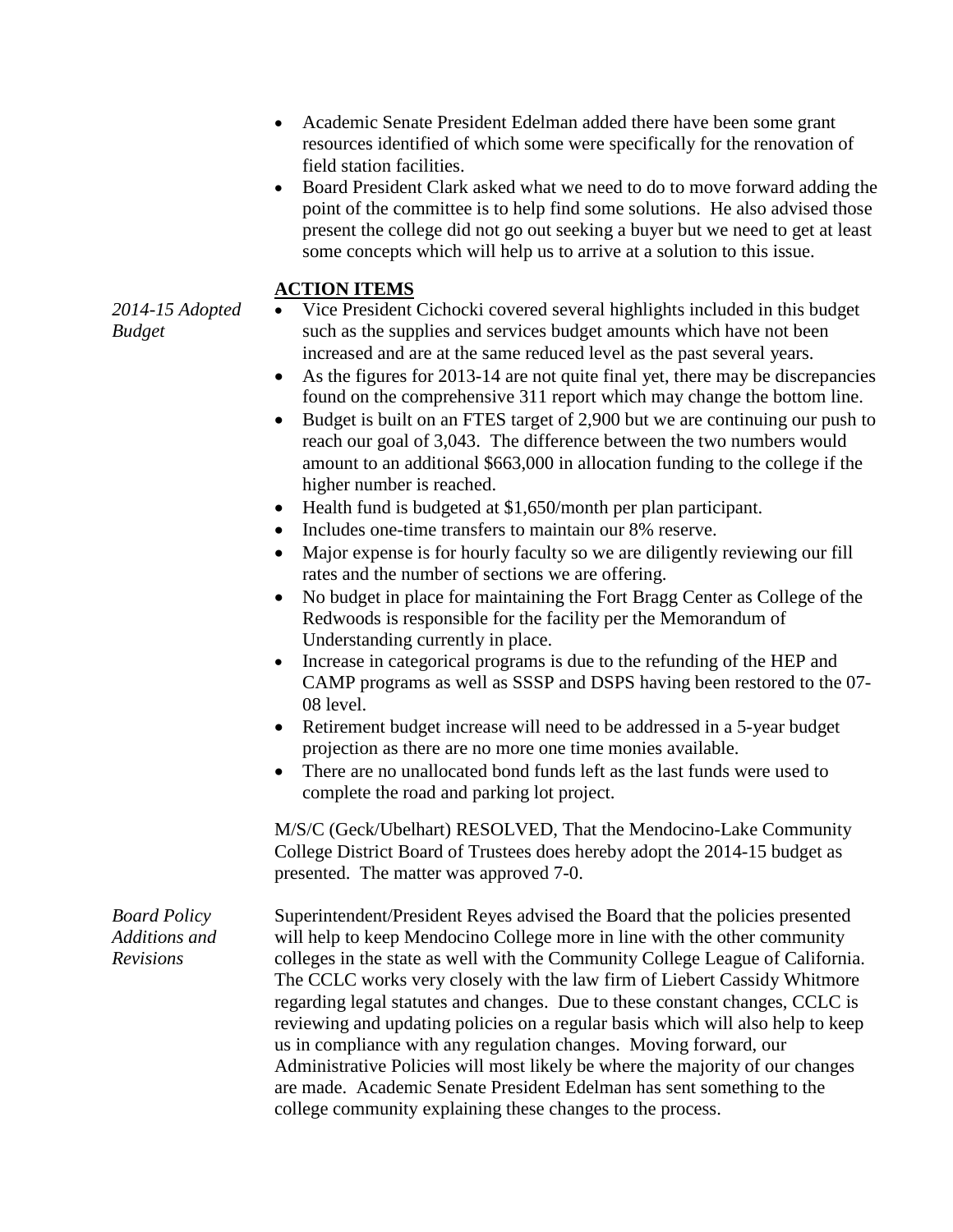|                                                           | M/S/C (Chaniot/Tomkins) RESOLVED, That the Mendocino-Lake Community<br>College District Board of Trustees does hereby adopt Board Policy 2410, 7110,<br>7230, and 7251. The matter was approved 7-0.                                                                                                                                                                                                                                                                                                                                                                                                                                                                                                                                                                                                                                                                                                                                                                                                                                                                                                                                                                                             |
|-----------------------------------------------------------|--------------------------------------------------------------------------------------------------------------------------------------------------------------------------------------------------------------------------------------------------------------------------------------------------------------------------------------------------------------------------------------------------------------------------------------------------------------------------------------------------------------------------------------------------------------------------------------------------------------------------------------------------------------------------------------------------------------------------------------------------------------------------------------------------------------------------------------------------------------------------------------------------------------------------------------------------------------------------------------------------------------------------------------------------------------------------------------------------------------------------------------------------------------------------------------------------|
| <b>Board Workshop</b>                                     | Superintendent/President Reyes asked the board to consider the topics of<br>participatory governance as well as a presentation by Vice President Cichocki<br>covering 3-5 year budget projections. The workshop will be held on Wednesday,<br>October 15 <sup>th</sup> from 9am-2 pm.                                                                                                                                                                                                                                                                                                                                                                                                                                                                                                                                                                                                                                                                                                                                                                                                                                                                                                            |
|                                                           | The board agreed to the topics mentioned above with no vote needed for<br>approval.                                                                                                                                                                                                                                                                                                                                                                                                                                                                                                                                                                                                                                                                                                                                                                                                                                                                                                                                                                                                                                                                                                              |
| <b>Education</b> and<br><b>Student Services</b><br>Report | <b>INFORMATIONAL REPORTS</b><br>A written report was submitted by Virginia Guleff, Vice President of Education<br>and Student Services. The following was offered in addition:<br>As of today, our fall FTES number is 1,093 and does not include FTES<br>$\bullet$<br>generated from positive attendance courses. This figure does include FTES<br>generated by courses offered in Fort Bragg. Our overall efficiency is much<br>better than previous semesters.<br>The Educational Action Plan committee presented a six-year Program<br>$\bullet$<br>Review cycle proposal to the Planning and Budgeting Committee yesterday<br>which was approved. This cycle will fit well with our Accreditation cycle.<br>College and University Day was held at the Ukiah campus on Monday,<br>$\bullet$<br>September $8th$ with 144 students participating.<br>North County Center site visit by ACCJC team members will take place on<br>$\bullet$<br>September $17th$ . The purpose of this visit is to verify the existence of the site<br>and verify that we offer the same services to Center students as those at our<br>main campus. A similar visit was completed at the Lake Center last year. |
| Administrative<br><b>Services Report</b>                  | A written report was submitted by Eileen Cichocki, Vice President of<br>Administrative Services. The following was offered in addition:<br>Vice President Cichocki recognized her staff members who stepped in to<br>help while the office has been short staffed. She specifically mentioned<br>Cindey Parker who has been working very closely with the various grant<br>managers to assist with the year-end closure of over thirty grants and Patti<br>Gulyas who assumed several key duties during a recent medical leave taken<br>by an instrumental member of the department.                                                                                                                                                                                                                                                                                                                                                                                                                                                                                                                                                                                                             |
| Mendocino<br>College<br>Foundation, Inc.                  | A written report was submitted by Katie Fairbairn, Executive Director of the<br>Mendocino College Foundation, Inc. The following was offered in addition:<br>The Kay Sprinkel Grace workshop will take place on Friday, September 12 <sup>th</sup><br>$\bullet$<br>from 9:00am until 1:00pm in the Board Room. The presentation will be<br>focused on Board roles and philanthropy.                                                                                                                                                                                                                                                                                                                                                                                                                                                                                                                                                                                                                                                                                                                                                                                                              |
| Constituents                                              | Management/Supervisory/Confidential                                                                                                                                                                                                                                                                                                                                                                                                                                                                                                                                                                                                                                                                                                                                                                                                                                                                                                                                                                                                                                                                                                                                                              |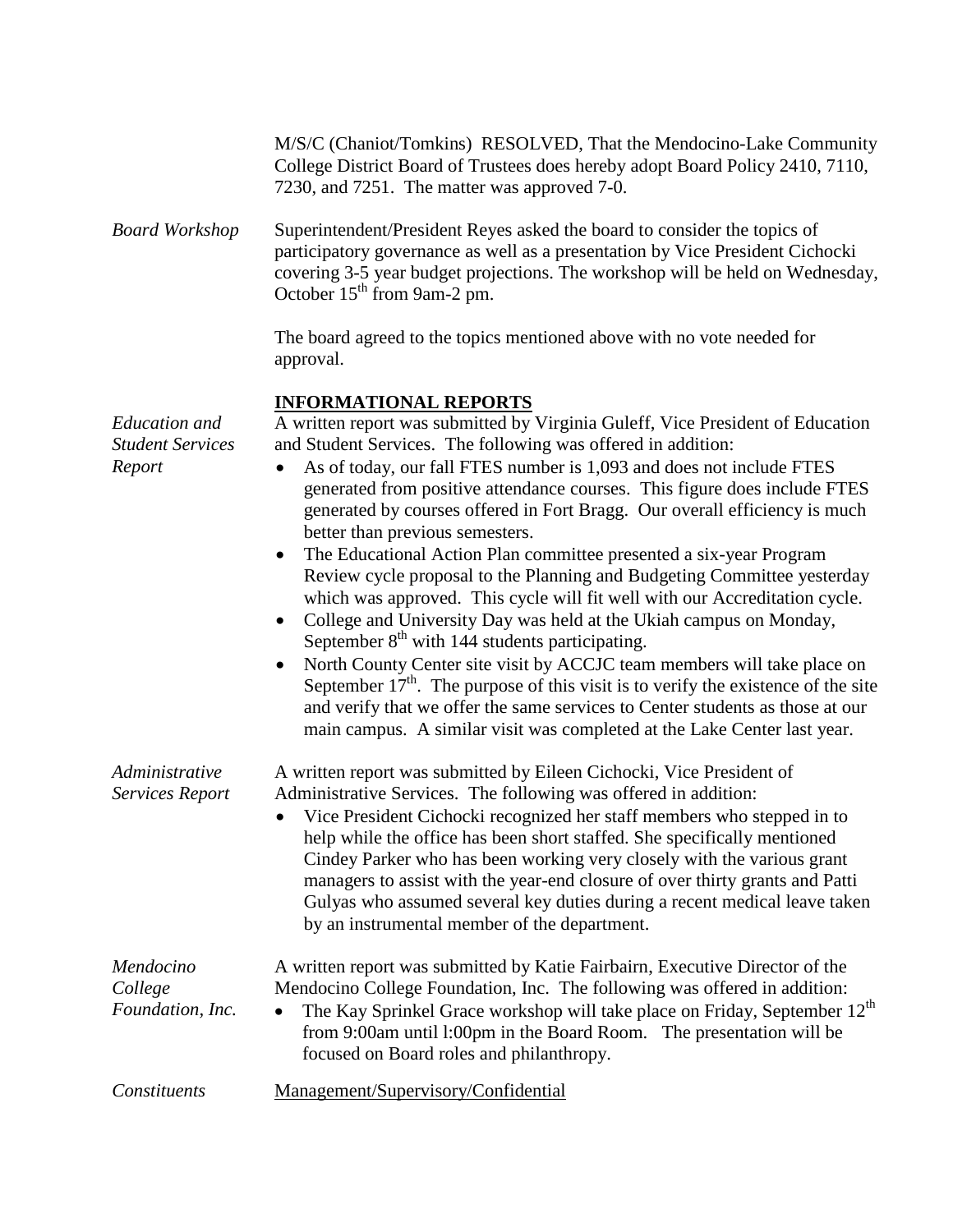*Group Reports* A written report was submitted by the Management/Supervisory/Confidential President Minerva Flores.

## Academic Senate

A written report was submitted by the Academic Senate President Reid Edelman. The following was offered in addition:

• Working on the academic ranking which is completed every two years. Rankings include Instructor, Assistant Professor, Associate Professor, and Professor.

The following oral report was presented at the meeting:

## Classified Senate

• Classified Senate President Erik Alfkin informed the Board several classified staff members participated in the Fort Bragg student enrollment process which has been a very student focused and positive experience.

*Big Picture – North County Center – Our First Year*

- A presentation by Dean Polak and Director Flores reflected great news in that while the enrollment on the Ukiah campus has declined slightly; the isolated areas of our district are showing large growth.
	- North County Center opened in the fall 2013. Most students attend from Willits but there have been increased numbers from outlying areas as well. The center has been made available for other community use as well in an attempt to "get the word out" that we are here.
- The FTES generated in Covelo has more than doubled from five to eleven FTES in the last year.
- 25% of the students served in Covelo are Native American where the entire district is only1%. The Ukiah percentage is smaller due to the larger overall number of students.
- We currently have two women working on outreach in the Covelo area which have very strong ties to and are trusted by the members of the community.
- North County Center is seeing an increase in students from the coast area as well. The mayor of Fort Bragg is currently working with Mendocino Transit Authority (MTA) to see if it would be possible to realign the zones as a way to help students with the cost of transportation.
- Dean Polak stated most students from the Laytonville area actually travel to the North County Center to attend classes.
- Dean Polak spoke of a vision which may include the possibility of dual enrollments but was quick to add that it is a complicated project with many issues to be aware of. She also mentioned the possibility of working with the county ROP programs but cautioned about the minimum number of hours which would be required by both institutions.

# **TRUSTEE COMMUNICATION**